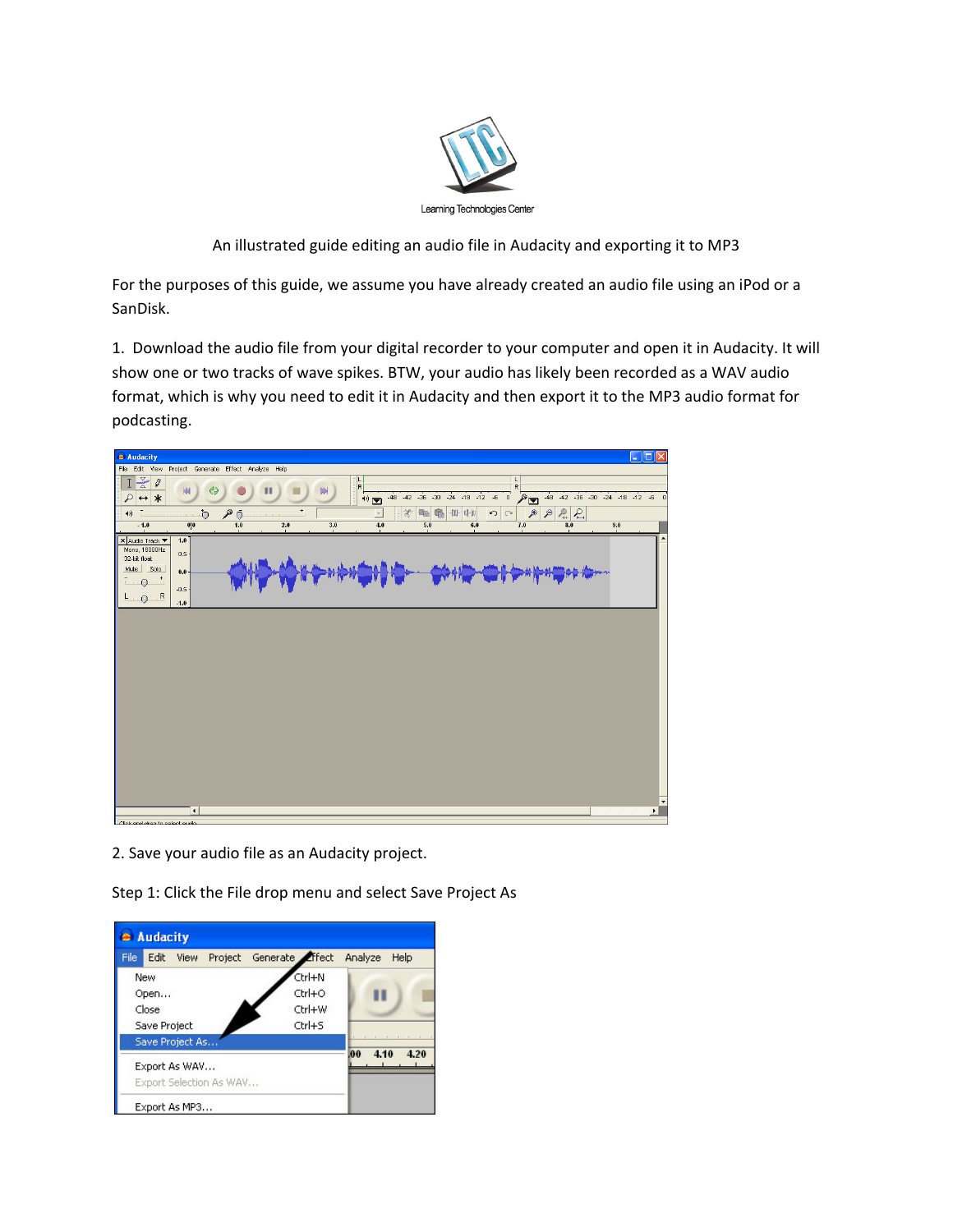| Audacity                                                                                                                            |                                                                  |                             |                                              |                      |                          |                            |                                                                 |
|-------------------------------------------------------------------------------------------------------------------------------------|------------------------------------------------------------------|-----------------------------|----------------------------------------------|----------------------|--------------------------|----------------------------|-----------------------------------------------------------------|
| Edit<br>View<br>File                                                                                                                | Project Generate Effect Analyze Help                             |                             |                                              |                      |                          |                            |                                                                 |
| $\frac{1}{\sqrt{2}}$<br>$\theta$                                                                                                    |                                                                  |                             |                                              | E L                  |                          |                            |                                                                 |
| ₽<br>$\ast$<br>$\leftrightarrow$                                                                                                    | <b>Save Project As:</b>                                          |                             |                                              |                      |                          | $\boxed{?} \boxed{\times}$ | $\sqrt{12}$<br>$-6$                                             |
| 41)<br>$\Gamma$ , , , ,                                                                                                             |                                                                  | Save in: <b>D</b> audio     |                                              | $\blacktriangledown$ | $+B$                     |                            | $\sim$                                                          |
| .30<br>3.50<br>X Audio Track<br>Mono, 16000Hz<br>32-bit float<br>Mute<br>Solo<br>$\cdots \mathbb{Q}$<br>$L_{\cdot}$ $Q_{\cdot}$ $R$ | My Recent<br>Documents<br>Desktop<br>My Documents<br>My Computer |                             |                                              |                      |                          |                            | 5.30<br>20<br>hartegar.<br><mark>A</mark> rtiffi <sup>nam</sup> |
|                                                                                                                                     | My Network<br>Places                                             | File name:<br>Save as type: | Lecture1-091809<br>Audacity projects (".aup) |                      | $\overline{\phantom{a}}$ | Save<br>Cancel             |                                                                 |

Step 2: Enter a filename and pay attention to where you are saving it. Click save.

This is critical because unless you are working with an Audacity file format, you won't be able to export the file to MP3 to make it work as a podcast.

3. Let's take a quick look at Audacity's controls.



 $1 =$  Record  $2 =$  Pause  $3 =$  Stop

4. Editing audio in Audacity is easy. Let's say that you recorded a class lecture and want to remove the classroom noise that occurs before the lecture began. Here is what we recommend. First, click on the **View** dropdown menu and select **Zoom In** a few times. This spreads out the wave spikes making it easier for you to identify the audio that you want to highlight and delete.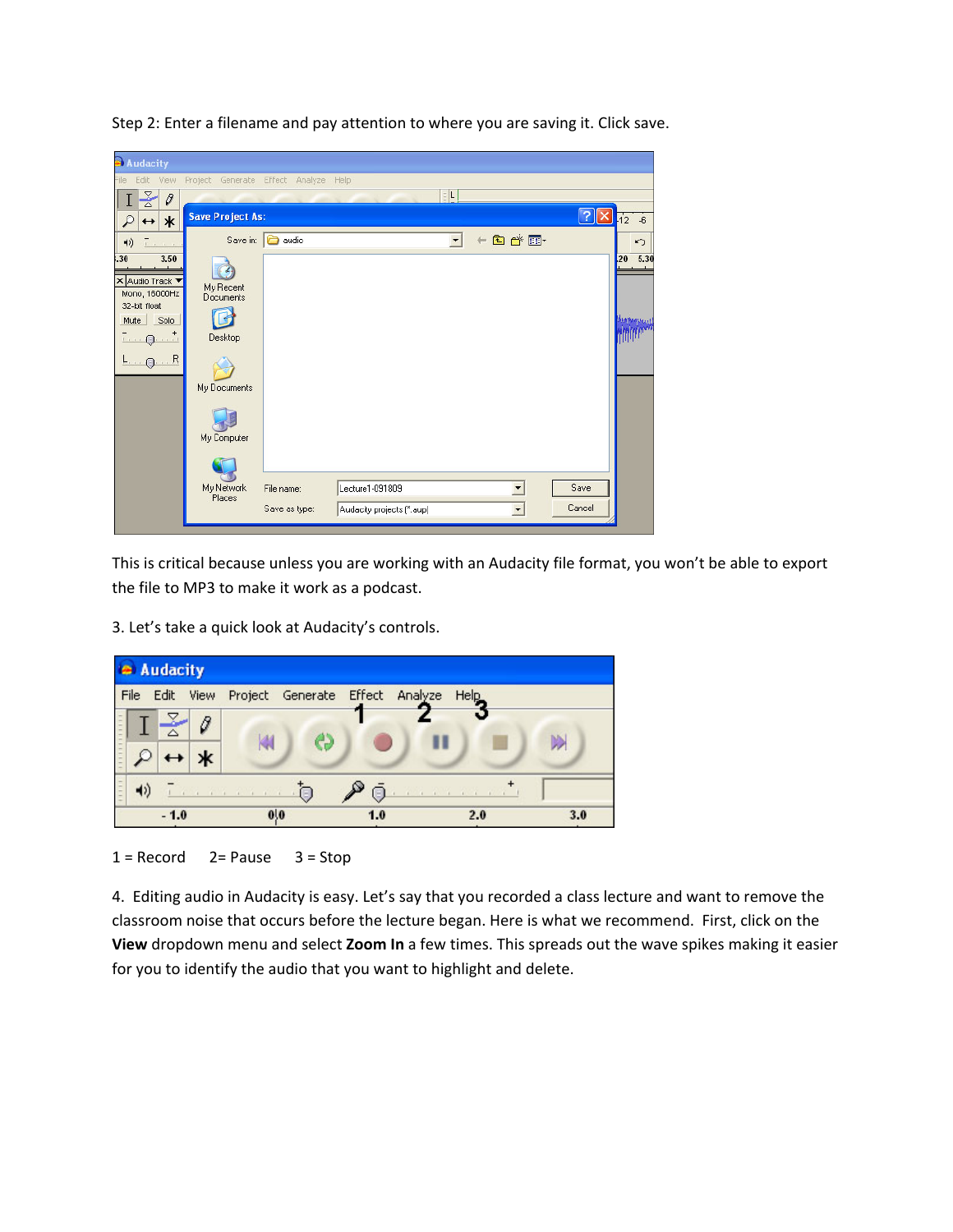| Audacity                                             |                                                                                             |                                                                                                                                                                                                       |
|------------------------------------------------------|---------------------------------------------------------------------------------------------|-------------------------------------------------------------------------------------------------------------------------------------------------------------------------------------------------------|
| File<br>Edit                                         | View<br>Project<br>Gep                                                                      | Effect<br>Analyze<br>Help                                                                                                                                                                             |
| Z<br>△<br>41)                                        | Zoom In<br>Zoom Normal<br>Zoom Out<br>Fit in Window.<br>Fit Vertically<br>Zoom to Selection | $Ctrl+1$<br>,,,,,,,,,,,<br>R<br>$Ctr1+2$<br>DD<br>$-36$<br>-48<br>$-42$<br>$Ctr1+3$<br>4) I<br>Ctrl+F<br>$\frac{1}{2}$<br>山林<br>o.<br><b>CONTRACTOR</b><br>Ctrl+Shift+F<br>3.5<br>4.0<br>45<br>Ctrl+E |
| Audio <sup>-</sup><br>Mono, 16<br>32-bit flo<br>Mute | Set Selection Format<br>History<br>Plot Spectrum                                            |                                                                                                                                                                                                       |
| $\cdots$ c                                           | Float Control Toolbar<br>Float Edit Toolbar<br>Float Mixer Toolbar<br>Float Meter Toolber   |                                                                                                                                                                                                       |

4. Play the audio and listen for the beginning and end of the audio you wish to remove. Click stop, highlight that audio, and click delete.

| Audacity                                                             |                               |                      |                                   |
|----------------------------------------------------------------------|-------------------------------|----------------------|-----------------------------------|
| File<br>Edit<br>View                                                 | Project<br>Generate<br>Effect | Analyze<br>Help      |                                   |
| $\frac{1}{\sqrt{2}}$<br>0<br>$\ast$<br>Ω<br>$\overline{\phantom{0}}$ | ♦<br>K                        |                      | L<br>1111111111<br>$\overline{R}$ |
| $\blacktriangleleft$                                                 |                               | ó                    |                                   |
| 3.30<br>3.50                                                         | 3.80<br>3.70<br>3.60<br>3.90  | 4.20<br>4.10<br>4.00 | 4.40<br>4.50<br>4.60              |
| X Audio Track ▼                                                      | 1.0                           |                      |                                   |
| Mono, 16000Hz                                                        | 0.5                           |                      |                                   |
| 32-bit float                                                         |                               |                      |                                   |
| Solo<br>Mute                                                         | $0.0 -$                       |                      |                                   |
| $\cdots 0$ $\cdots$                                                  |                               |                      |                                   |
|                                                                      | $-0.5$                        |                      |                                   |
| R<br>Θ                                                               | $-1.0$                        |                      |                                   |

As soon as you hit your delete key, Audacity removes the unwanted audio and seamlessly splices the audio together.

| 妙                               | ó           |              |      |              |      |            |      |
|---------------------------------|-------------|--------------|------|--------------|------|------------|------|
| 3.30<br>3.50                    | 3.60        | 3.80<br>3.70 | 3.90 | 4.00<br>4.10 | 4.20 | 4.40<br>30 | 4.50 |
| K Audio Track ▼                 | 1.0         |              |      |              |      |            |      |
| Mono, 16000Hz<br>32-bit float   | 0.5         |              |      |              |      |            |      |
| Solo<br>Mute<br>.               | $0.0 \cdot$ |              |      |              |      |            |      |
| <b>Financial</b><br>$=$<br>- 11 | $-0.5$      |              |      |              |      |            |      |
|                                 | $-1.0$      |              |      |              |      |            |      |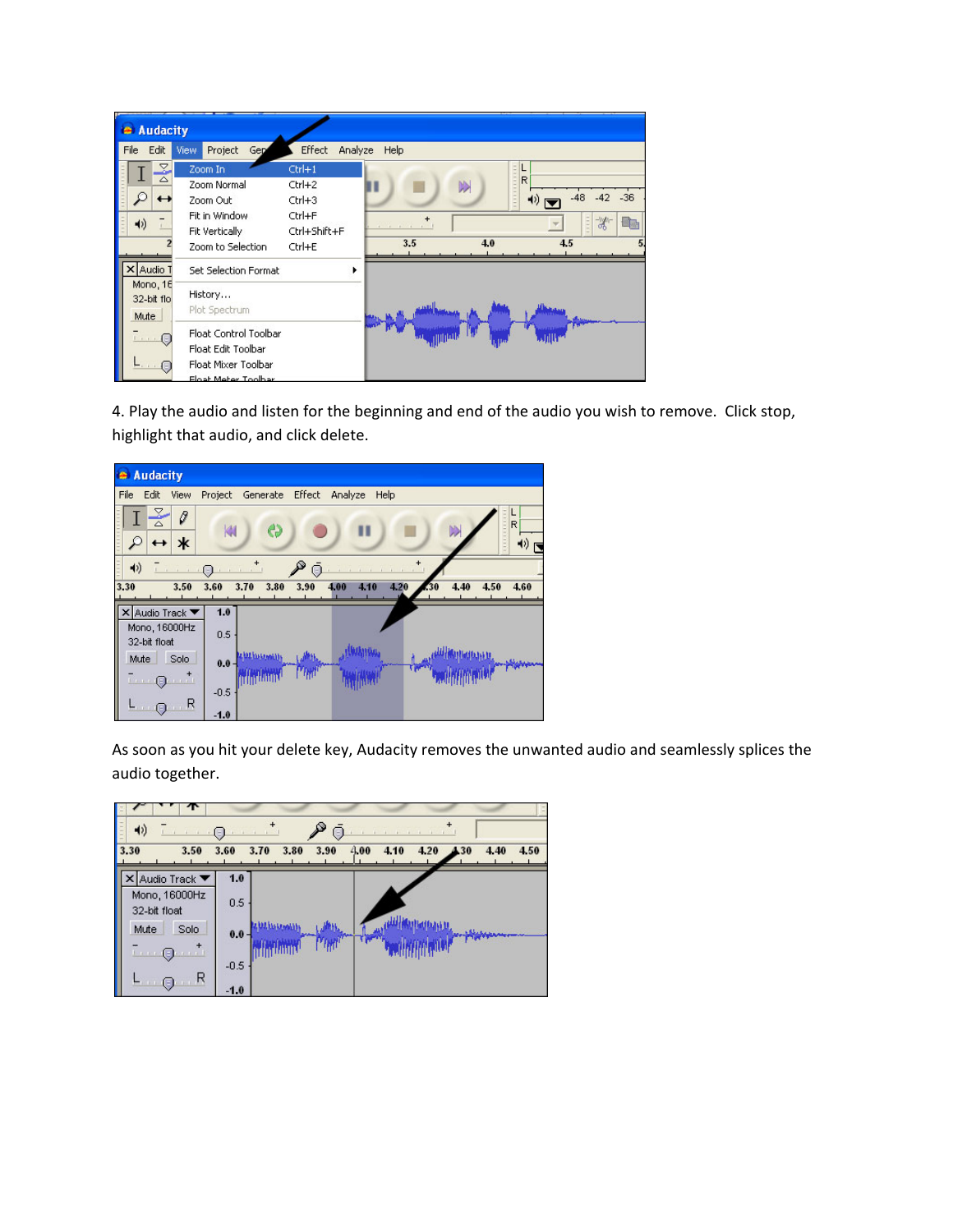5. Save your project. This saves your changes to the Audacity project file that you created in Step 2.

| Edit<br>File<br>View                     | Project Generate Effect<br>Analyze<br>Help |
|------------------------------------------|--------------------------------------------|
| New                                      | Ctrl+N                                     |
| Open                                     | Ctrl+O                                     |
| Close                                    | Ctrl+W                                     |
| <b>Save Project</b>                      | Ctrl+S                                     |
| Save Project As                          |                                            |
| Export As WAV<br>Export Selection As WAV | 4.20<br>.00<br>4.10                        |
| Export As MP3<br>Export Selection (      |                                            |

If you find you deleted too much, click on the **Edit** dropdown menu and select **Undo Delete**.

6. Now you are ready to Export As MP3

The first time you do this, and only the first time that you export to MP3 you may have to tell **Audacity where the LAME .dll file is located.** Yes, this is really clunky but it is the only clunky thing that happens with the great piece of free software.So, when prompted to find the LAME .dll file, browse through to find it. If your version of Audacity doesn't require this, great. But if it does browse to the LAME .dll and select it. Then proceed with the export procedure.

Entering your metadata – yes, this is important because it shows up when your podcast is uploaded to iTunes U. Enter it in the boxes provided. Make a note to refer to for your next podcast so the Title, Artist, Album, Track Number: and Genre are consistent. NOTE: you can also drag the MP3 file into iTunes and edit the info there. See: *Best Practices for Uploading Tracks to iTunes U* http://podcasting.arizona.edu/Best\_Practices for more information.

| Format:   |                                                      |
|-----------|------------------------------------------------------|
|           | C ID3v1 (more compatible)<br>C ID3v2 (more flexible) |
|           |                                                      |
| Title:    | Lecture 1                                            |
| Artist:   | Prof. J. D. Snarf                                    |
| Album:    | PHYS561                                              |
|           | 2008<br>$ 01 - Year $<br>Track Number:               |
| Genre:    | Other                                                |
| Comments: | Intro to the course and discussion of Har            |
|           |                                                      |